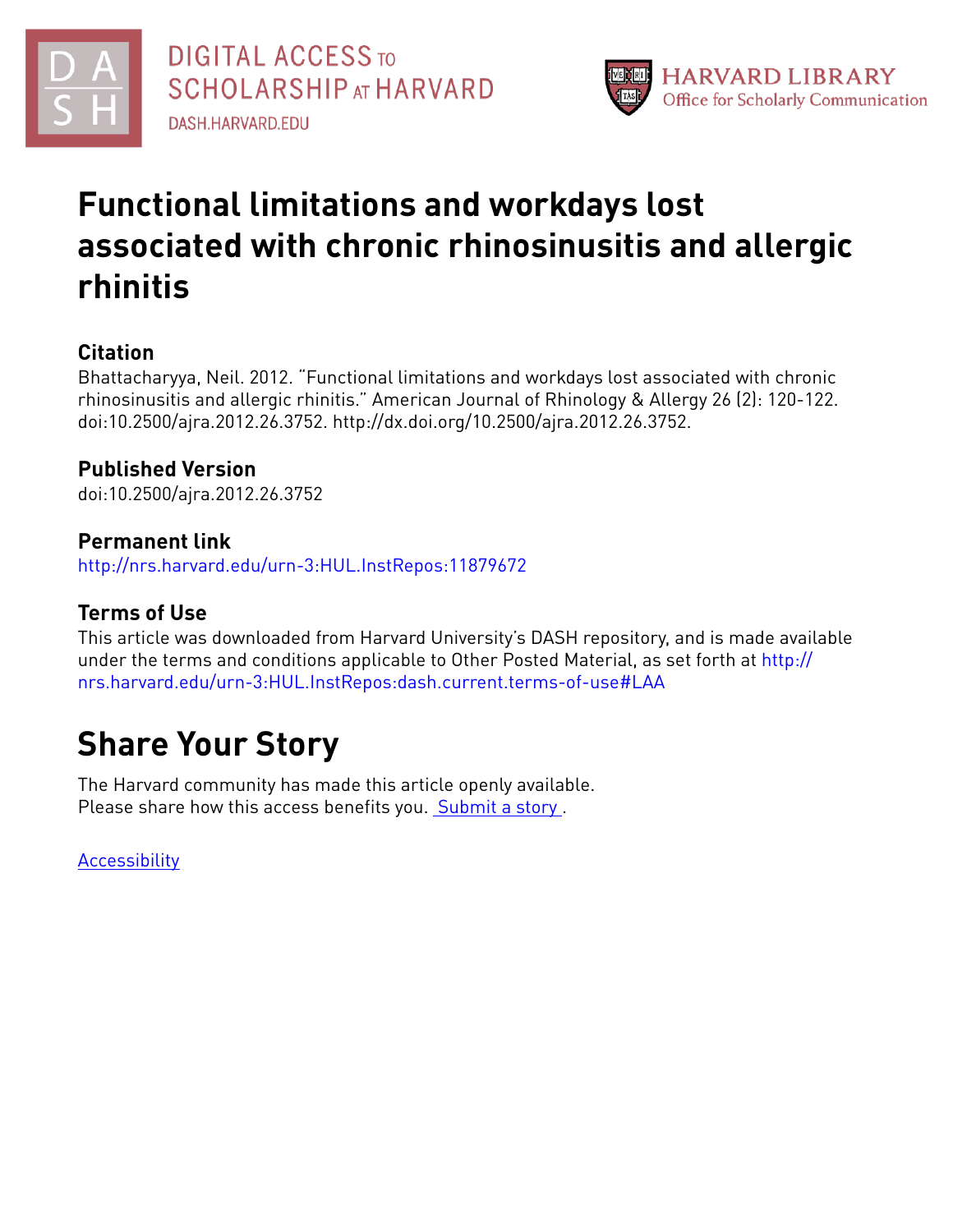## **Functional limitations and workdays lost associated with chronic rhinosinusitis and allergic rhinitis**

Neil Bhattacharyya, M.D., F.A.C.S.

#### **ABSTRACT**

**Background:** *Chronic rhinosinusitis (CRS) and allergic rhinitis are associated with functional limitations, but these impacts are not known on a population basis. Our objective was to epidemiologically determine functional limitations and workdays lost that are associated with CRS and allergic rhinitis in adults.* **Methods:** *The Medical Expenditure Panel Survey for calendar year 2007 was examined to identify cases of CRS and allergic rhinitis. Functional limitation* variables for activity limitation, work limitation, social limitation, and cognitive limitation determined by the survey also were extracted. Using multivariate *models adjusting for age, gender, race, ethnicity, education level, insurance status, geographic region, as well as the Charlson comorbidity index, incremental differences in workdays lost and these functional limitations were determined for patients with and without CRS and allergic rhinitis.*

**Results:** *Among 225.1 million adults, the prevalences of CRS and allergic rhinitis were 4.9 0.2% and 7.9 0.3%, respectively. Patients with CRS demonstrated an incremental 1.04 0.3 workdays lost per year along with significant increased adjusted odds ratios for activity limitation (odds ratio, 1.54), work limitation (1.50), and social limitation (1.49, all p* - *.005) but not cognitive limitation (1.05, p .213). Patients with allergic rhinitis demonstrated an incremental 0.60 0.45 workdays lost along with significant increased adjusted odds ratios for activity limitation (1.42), work limitation (1.43), social*  $l$ imitation (1.47), and cognitive limitation (1.32, all  $p < .019$ ).

**Conclusions:** *Both CRS and allergic rhinitis impart significantly increased odds ratios for activity, work, and social limitations. Allergic rhinitis also carries with it statistically significant odds of functional cognitive limitation. The total aggregate workdays missed in the United States may be estimated at 11.5 million workdays and 10.7 million workdays for CRS and allergic rhinitis, respectively.*

(Am J Rhinol Allergy 26, 120 –122, 2012; doi: 10.2500/ajra.2012.26.3752)

**C**hronic rhinosinusitis (CRS) and allergic rhinitis (AR) are among<br>the most common and burdensome chronic conditions in the United States. Recent data suggest that an estimated 11.1 million Americans suffer from CRS each year, and AR affects an estimated 17.8 million Americans annually.<sup>1,2</sup> The burden of these illnesses in terms of direct costs to the health care system is tremendous.3–5 Reflective of their associated health care disease burdens, both CRS and AR impart a substantial individual quality of life burden on affected subjects.

Many studies have been conducted to examine the decreases in quality of life experienced by patients suffering from CRS or AR.<sup>6–9</sup> These have most commonly consisted of cohort studies often selected from tertiary care medical centers and subspecialty rhinology practices. There are limited data regarding the overall quality of life burdens from CRS and AR, particularly in a nonreferral and nonsurgical population. We sought to examine the quality of life burdens of CRS and AR in terms of functional limitations on a national, epidemiologic scale. This would provide national estimates of the patients' burden with these illnesses, likely overcoming selection and ascertainment biases that may be present in previous reports.

#### **METHODS**

The data source for this study consisted of the Medical Expenditure Panel Survey (MEPS) for 2007 as administered by the Agency for Healthcare Research and Quality under the U.S. Department of Health and Human Services. The MEPS is an overlapping panel design survey following a nationally representative sample of the U.S. civilian, noninstitutionalized population over the course of 2 years.10 The MEPS household component contains detailed self-reported information on demographic and socioeconomic characteristics as well

*The author has no conflicts of interest to declare pertaining to this article*

*Address correspondence and reprint requests to Neil Bhattacharyya, M.D., F.A.C.S., Division of Otolaryngology, 45 Francis Street, Boston, MA 02115 E-mail address: neiloy@massmed.org*

*Copyright* © *2012, OceanSide Publications, Inc., U.S.A.*

as health conditions, insurance status, use of health care services employment, and missed workdays. Data are obtained at the household level and completed by one household member, who may be a proxy. Upon completion of the household MEPS component, a sample of medical providers are contacted by telephone to obtain supplemental information regarding dates of provider visits, diagnoses and procedure codes, charges and payments. These data are contained in the medical provider component of the MEPS.

This study was reviewed by our hospital's committee on clinical investigations and designated as exempt from review. In accordance with data access agreements, precautions were taken to avoid individual patient identification. The 2007 household component of the MEPS was merged with the 2007 medical provider component according to the appropriate linkage variables in SPSS 17.0 (Chicago, IL). Because patients may report more than one medical condition, up to 34 medical condition variables were allowed per patient after the data files were merged.

Next, patients were identified as suffering from CRS or AR by examining the ICD9CODX data field for each listed medical condition. This field consists of the three-digit International Classification of Diseases version 9 code for a given medical condition based on an assessment of medical conditions recorded as verbatim text and then coded by a professional coder. Patients for whom any one of the 34 medical condition codes corresponded to 473.x and 477.x were considered as having CRS or AR, respectively; the remaining patients were considered as not reporting either of these two conditions.

Standard demographic information including age and gender distribution was compiled for those patients reporting and not reporting AR. The additional demographic information extracted and compared included race, ethnicity, level of education, insurance status, geographic region, and marital status (Table 1). In addition, the adaptation by D'Hoore et al<sup>11</sup> of the Charlson comorbidity index was calculated based on comorbid medical conditions for each subject. This index adjusts for comorbidities that include myocardial infarction, congestive heart failure, peripheral vascular disease, dementia, cerebral vascular disease, asthma, chronic obstructive pulmonary disease, peptic ulcer disease, and liver disease, among others. It allows patients to be compared with "like" patients with similar comorbidities.

*From the Division of Otolaryngology, Brigham and Women's Hospital, Boston, Massachusetts; and Department of Otology and Laryngology, Harvard Medical School, Boston, Massachusetts*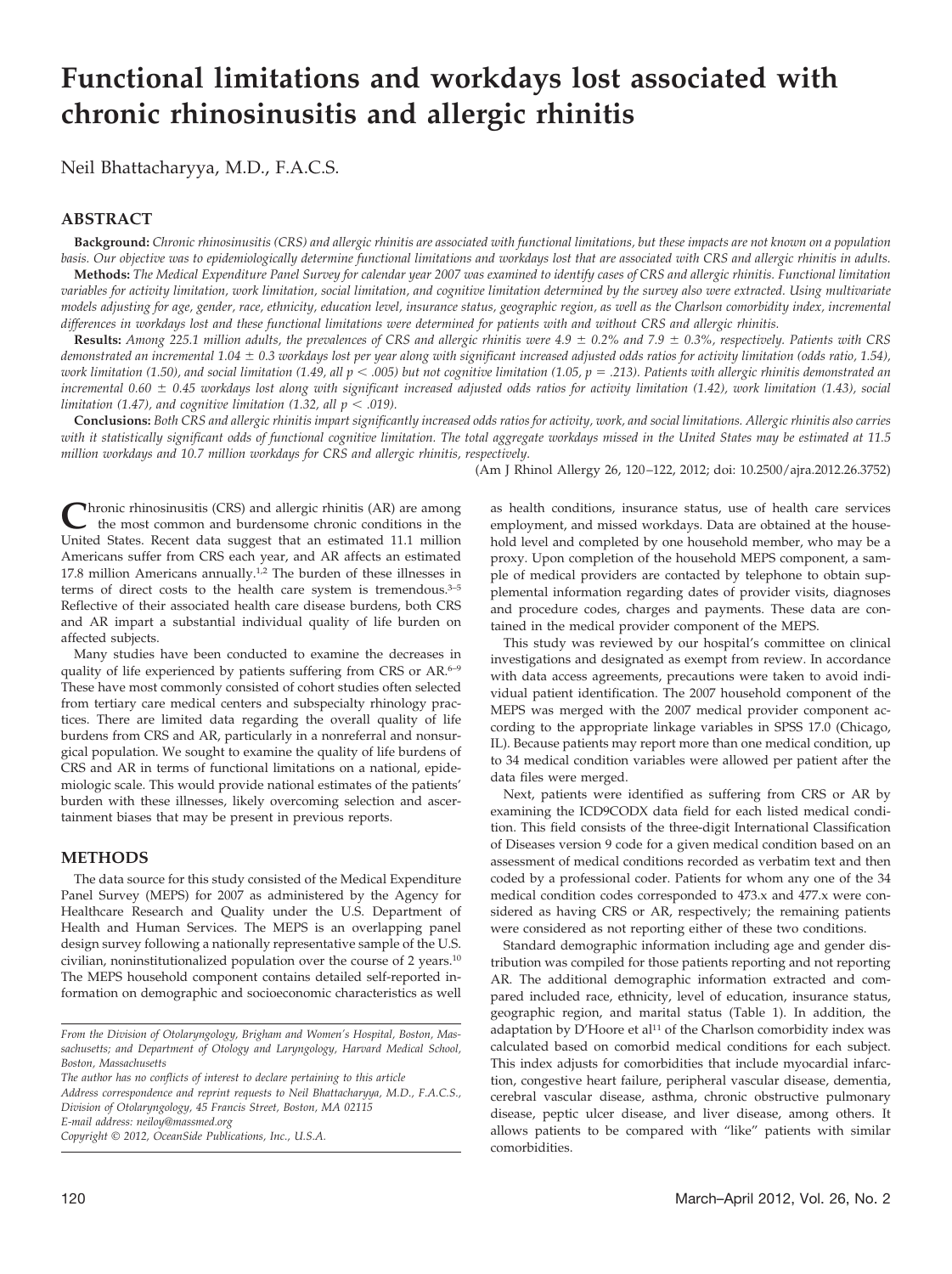| Table 1 Demographics of study population |               |           |  |  |  |
|------------------------------------------|---------------|-----------|--|--|--|
| Variable                                 | $\frac{0}{0}$ | <b>SE</b> |  |  |  |
| Gender                                   |               |           |  |  |  |
| Male                                     | 48.5          | 0.3       |  |  |  |
| Female                                   | 51.5          | 0.3       |  |  |  |
| Race                                     |               |           |  |  |  |
| White                                    | 81.5          | 0.6       |  |  |  |
| <b>Black</b>                             | 11.5          | 0.5       |  |  |  |
| Other                                    | 7.0           | 0.4       |  |  |  |
| Ethnicity                                |               |           |  |  |  |
| Hispanic                                 | 13.5          | 0.6       |  |  |  |
| Non-Hispanic                             | 86.5          | 0.6       |  |  |  |
| Highest degree                           |               |           |  |  |  |
| None                                     | 16.9          | 0.4       |  |  |  |
| <b>GED</b>                               | 3.8           | 0.2       |  |  |  |
| High school diploma                      | 44.8          | 0.5       |  |  |  |
| <b>Bachelors</b>                         | 17.5          | 0.4       |  |  |  |
| <b>Masters</b>                           | 6.6           | 0.3       |  |  |  |
| Doctorate                                | 2.2           | 0.2       |  |  |  |
| Other                                    | 8.3           | 0.3       |  |  |  |
| Marital status                           |               |           |  |  |  |
| Married                                  | 54.6          | 0.5       |  |  |  |
| Not married                              | 45.4          | 0.5       |  |  |  |
| Health insurance                         |               |           |  |  |  |
| Private                                  | 69.6          | 0.5       |  |  |  |
| Public                                   | 15.4          | 0.4       |  |  |  |
| Uninsured                                | 15.1          | 0.4       |  |  |  |
| Census region                            |               |           |  |  |  |
| Northeast                                | 18.7          | 0.7       |  |  |  |
| Midwest                                  | 21.8          | 0.7       |  |  |  |
| South                                    | 36.5          | 0.8       |  |  |  |
| West                                     | 23.0          | 0.7       |  |  |  |

Data are reported as mean or proportion  $\pm$  SE of the estimate. Because the survey sample design of the MEPS survey includes stratification, clustering, multiple stages of selection, and disproportionate sampling, statistical methods that take into account stratification, clustering, and the sampling methods used in MEPS data collection (*i.e.*, the complex samples algorithm in SPSS) were used to determine nationally representative means and SEs.10 Estimates were considered reliable if the relative SE of the estimate was less than 30%.

The limitations imparted by CRS and AR were determined from the presence of four specific dichotomous assessment variables within the MEPS survey: activity limitation, work limitation, social limitation, and cognitive limitation as reported by the patient. These limitation variables have been validated and used previously to assess the limitations associated with several chronic conditions including asthma, diabetes, and rheumatoid arthritis. Differences in these functional limitations were determined for those patients with and without CRS and with and without AR, with a multivariate model that adjusted for age, gender, race, ethnicity, education, insurance, region, marital status, and Charlson comorbidity index score with statistical significance set at  $p = .05$ .

#### **RESULTS**

The population demographics are presented in Table 1, encompassing 225.1 million adults. The average age was  $46.1 \pm 0.2$  years. The estimated prevalences of CRS and AR were 4.9  $\pm$  0.2% and 7.9  $\pm$ 0.3%, respectively (11.1  $\pm$  0.5 million and 17.8  $\pm$  0.7 million cases, respectively). In Table 2 an analysis is presented of functional limitations incrementally attributable to CRS for the study population. Patients with CRS suffered from significant increased difficulties with activity limitations, work limitations, and social limitations; there was no identifiable cognitive limitation. CRS also was associated with an

incremental additional loss of  $1.04 \pm 0.39$  workdays per year relative to those patients without CRS.

In Table 3 an analysis is presented of functional limitations in the study population incrementally attributable to AR. AR was incrementally associated with statistically significant increases in activity limitation, work limitation, social limitation, and cognitive limitation for affected adults. AR also was associated with an incremental additional loss of  $0.60 \pm 0.45$  workdays per year relative to those patients without AR.

#### **DISCUSSION**

There is no question that both CRS and AR have significant footprints in health care resource consumption in the United States. Previous work has quantified the incremental per-patient, per-year health care cost burdens of CRS and AR as \$772 and \$1492, respectively.1,2 If patients' CRS is severe enough to approach consideration for surgery, yearly costs related to CRS may be even greater, approaching \$2449.3 However, these figures examine the disease burden primarily from the health care system's vantage point.

The quality of life burdens and disease-specific quality of life burdens of CRS and AR have been well quantified using various quality of life assessment tools that measure the disease burden from the patient's standpoint.<sup>6–8</sup> However, most of these studies have been conducted in major academic institutions, often in tertiary care referral environments. For example, there are very little data available regarding the quality of life burden due to CRS in the general population not already referred to otolaryngology. Naturally, those patients referred to otolaryngologists or rhinologists for a diagnosis of CRS are likely to have more severe disease and thereby a higher quality of life burden. The same likely holds true for AR. Therefore, we sought to examine the functional limitations imparted by a diagnosis of CRS or AR at the population level to examine disease impact on these elements of quality of life.

The functional limitations categorized herein as activity limitation, work limitation, social limitation, and cognitive limitation are specific queries within the MEPS construct. Although these are dichotomous, self-reported assessments, they have been shown to have good reliability and validity in several disease processes.10,12,13 Furthermore, by using the incremental approach, adjusting for medical comorbidity (with the Charlson comorbidity index) and demographic parameters, we are better able to distill the individual impacts of CRS or AR on these limitations.14 For example, it is well known that asthma may accompany CRS and/or AR and influence the disease burden. However, the multivariate analysis controls for the presence of asthma (and its potential impact on these limitations, etc.) through the Charlson comorbidity index as a covariate.

It is not surprising that both CRS and AR are associated with significant activity and work limitations. Previous publications have identified a substantial increase in workdays missed due to CRS, which is often remediated after endoscopic sinus surgery.15,16 The social limitations associated with CRS and AR may be more complex in nature. Patients often report social embarrassment related to constant rhinorrhea, sneezing, purulent discharge, or vocal congestion in the setting of CRS or AR.7 In addition, smell disturbances associated with these conditions may further compound social limitations.

One interesting variance between CRS and AR was that AR was associated with a statistically significant odds of cognitive limitation, whereas CRS was not. Anecdotally, patients have often reported in the outpatient clinic various symptoms that resemble cognitive limitations, such as their "head being in the clouds," difficulty concentrating, and early fatigue of mental capabilities in the settings of both CRS and AR. The objective nature of these symptoms is yet to be discerned. We have found previously that even the nonsedating antihistamines have an increased rate of patient-reported fatigue when used regularly.17 This is likely a topic for future study.